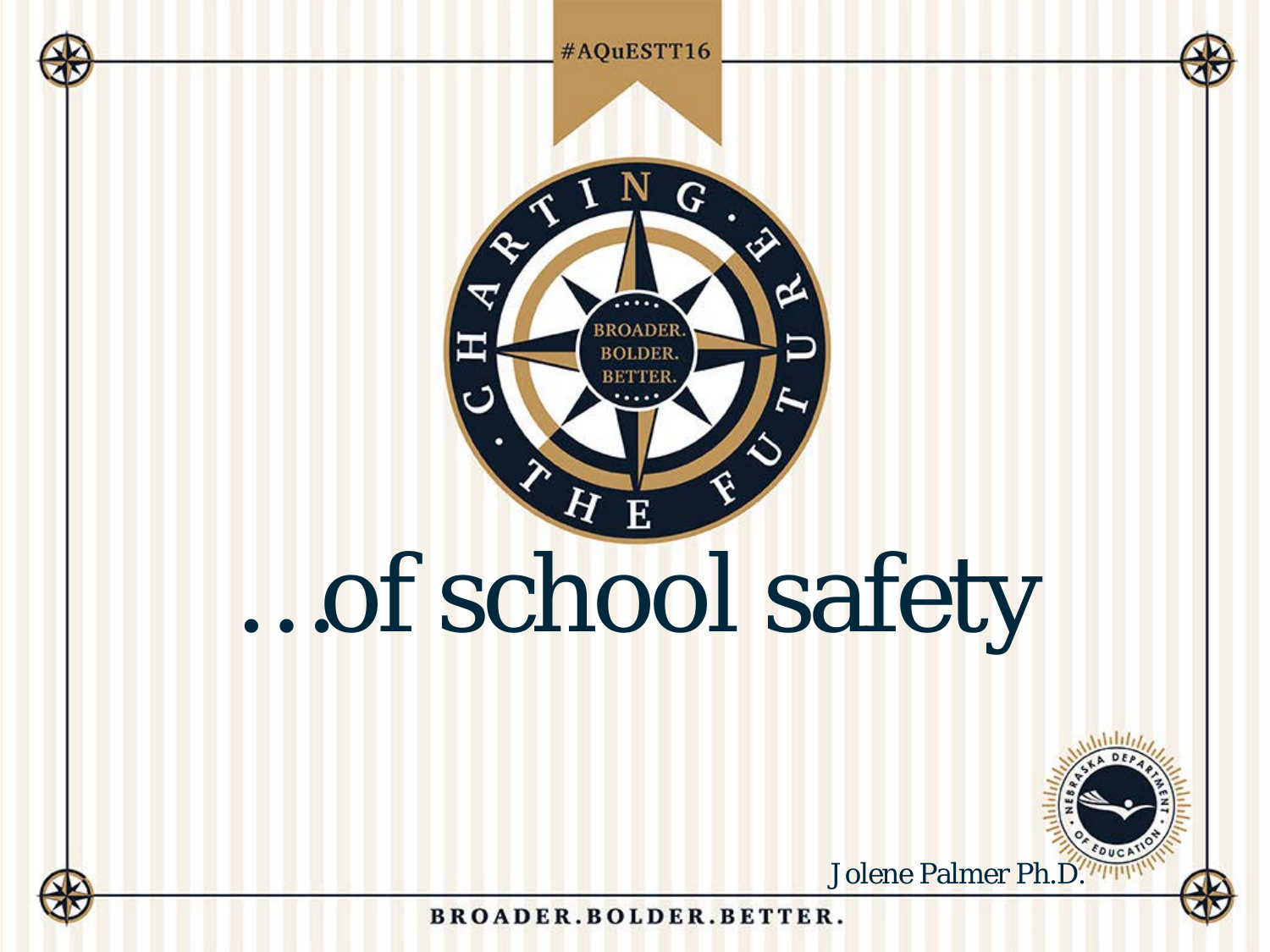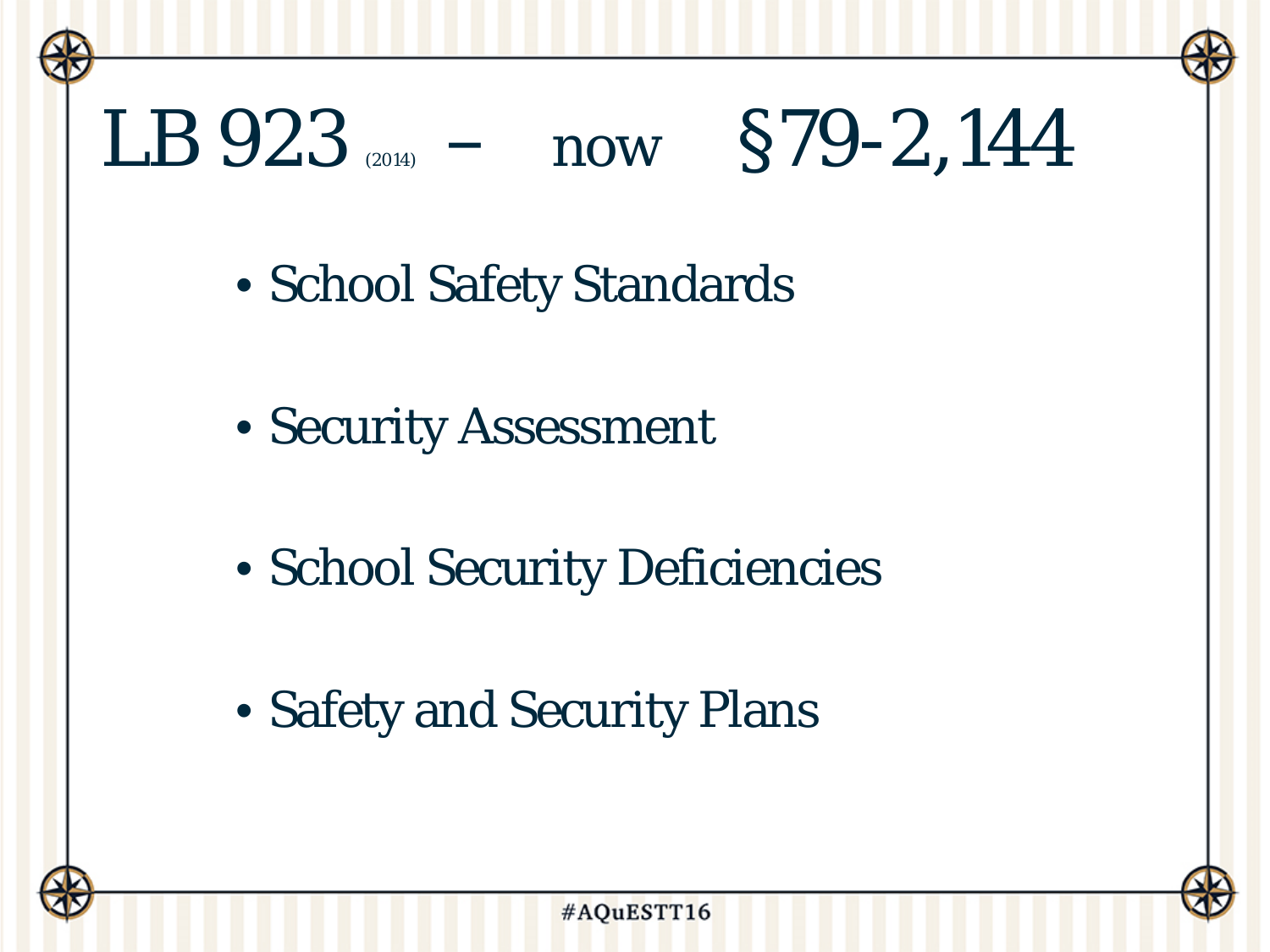

### Safety and Security Standards

Adopted: June 3, 2016





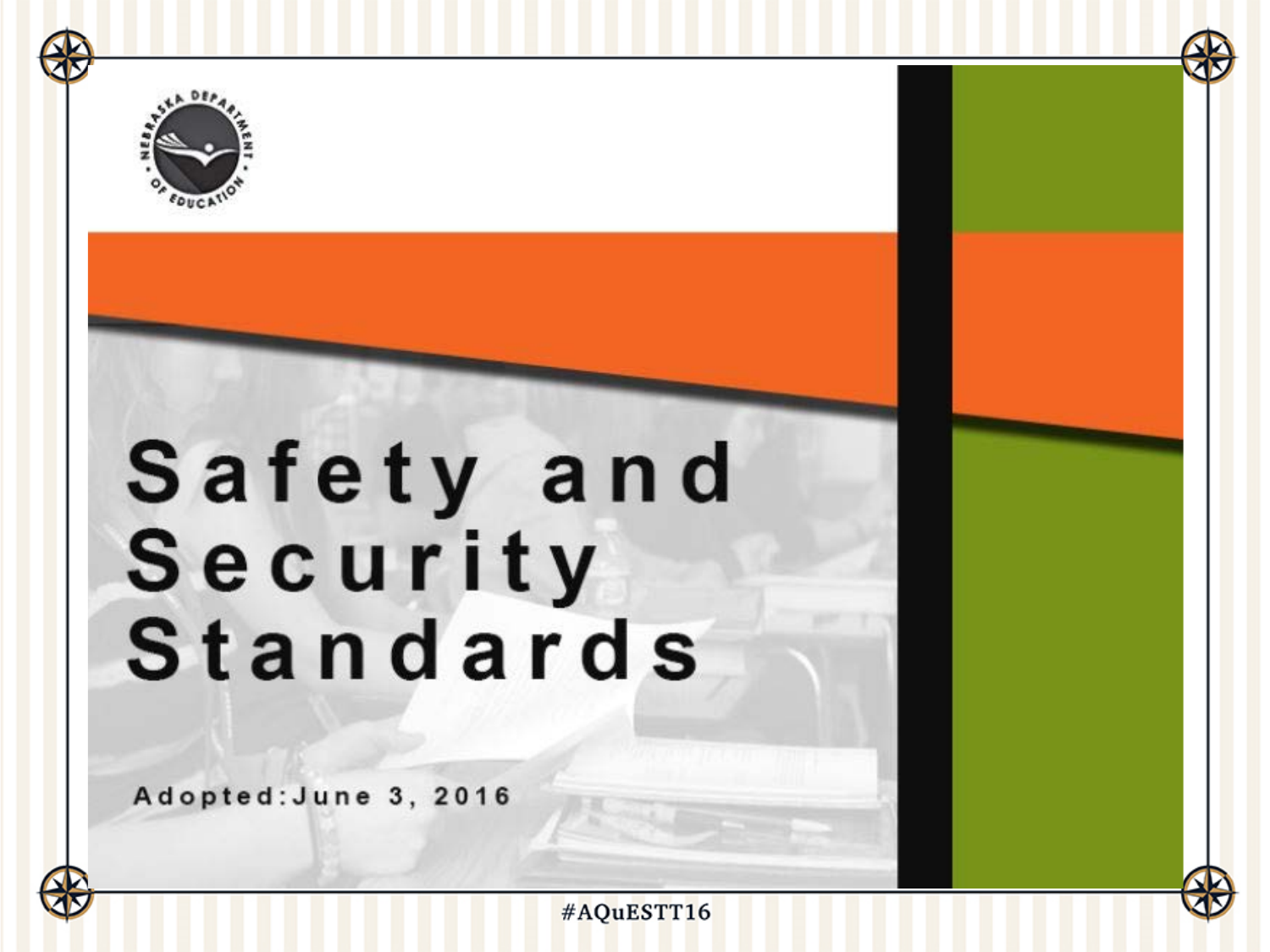### Mission areas...

Prevention: Aimed at preventing incidents

Preparedness: Targeted at limiting incident casualties, destruction, and chaos

Response: Intended planning to respond to an incident

Recovery: Designed actions to return the climate and environment to pre-incident conditions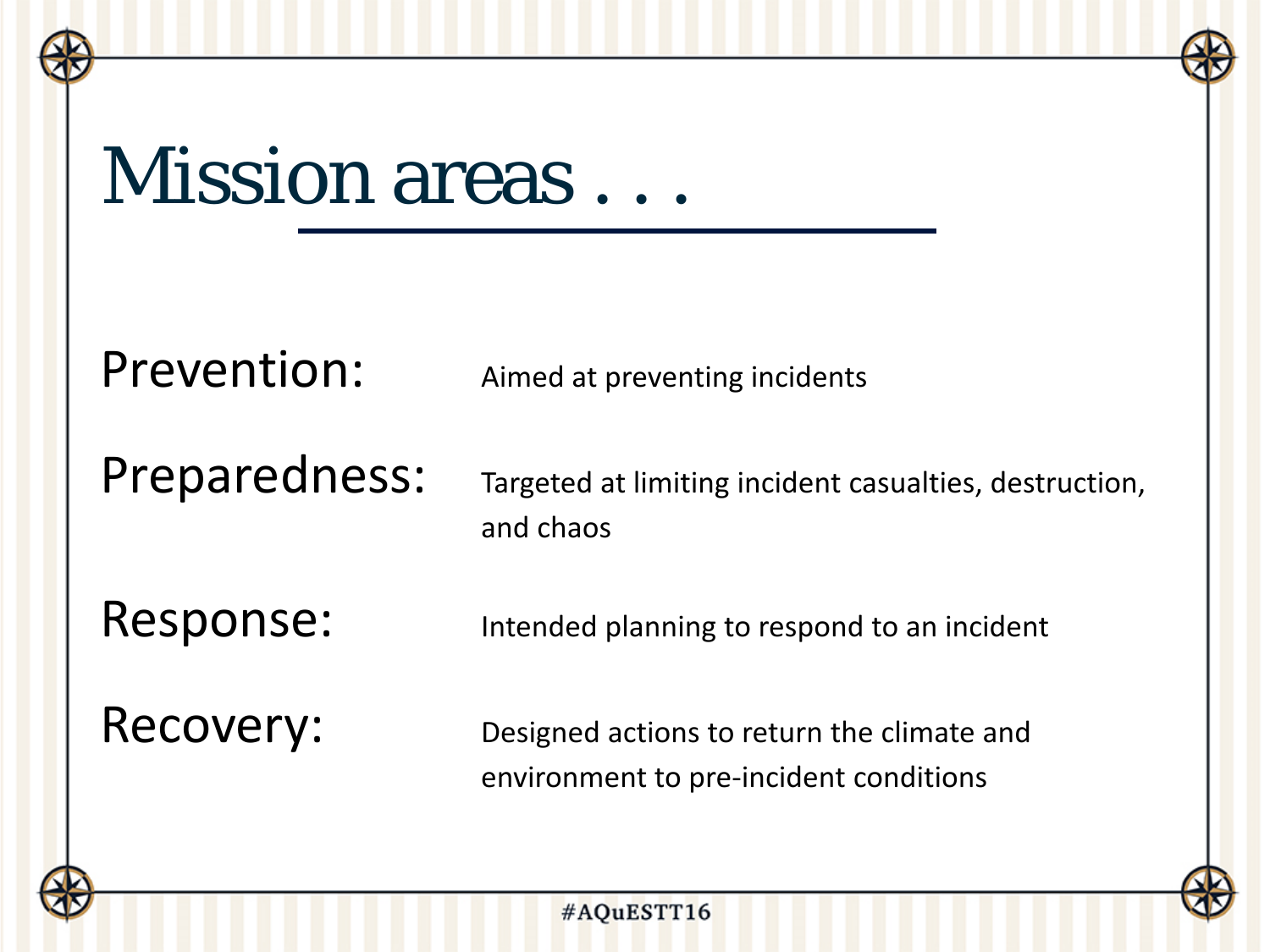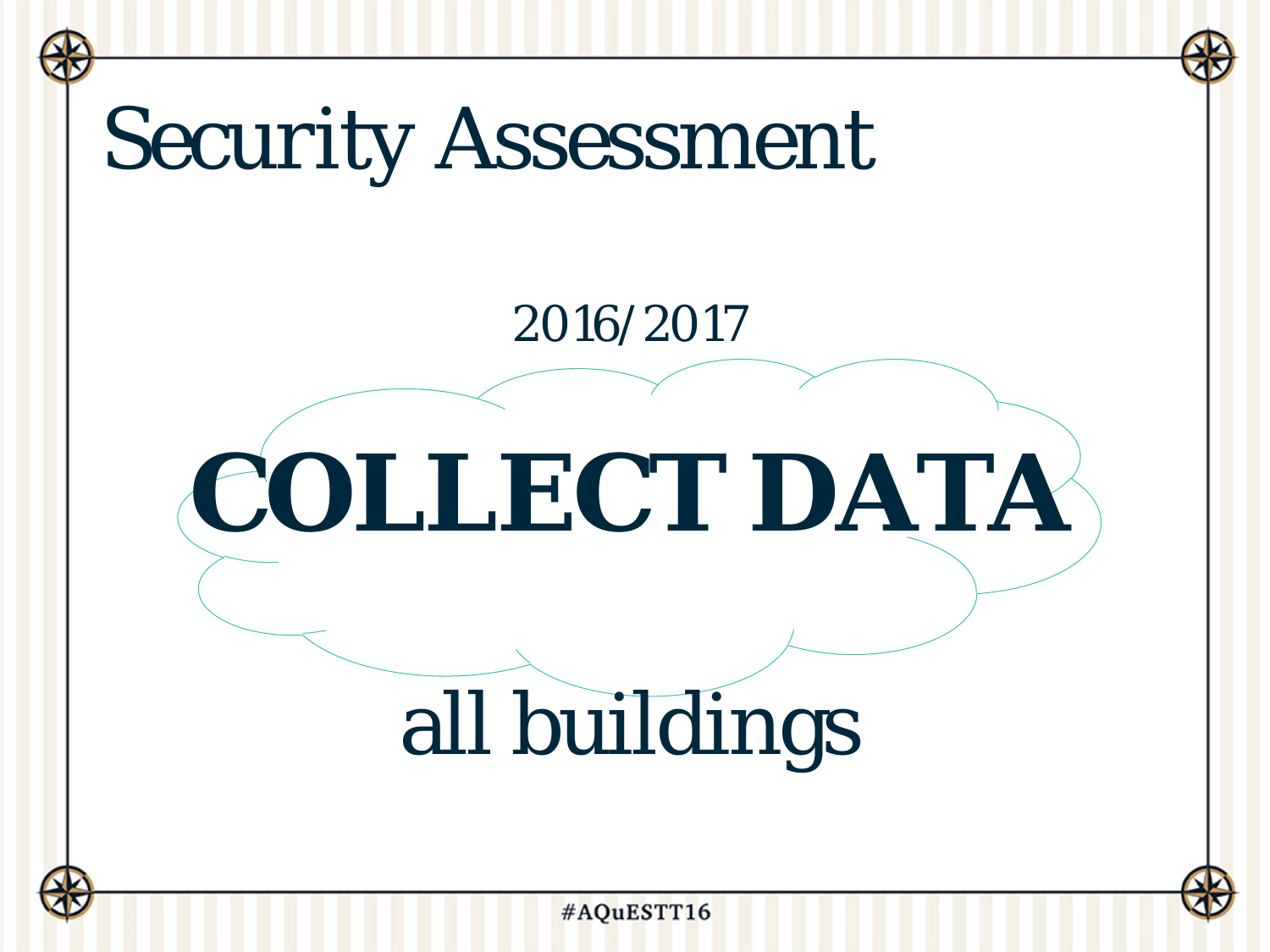# Step 1

### Safety committee/team – *completes self-assessment*

… find it on the school safety page of the NDE website



Save a headache……….. Paper first….

….then electronically

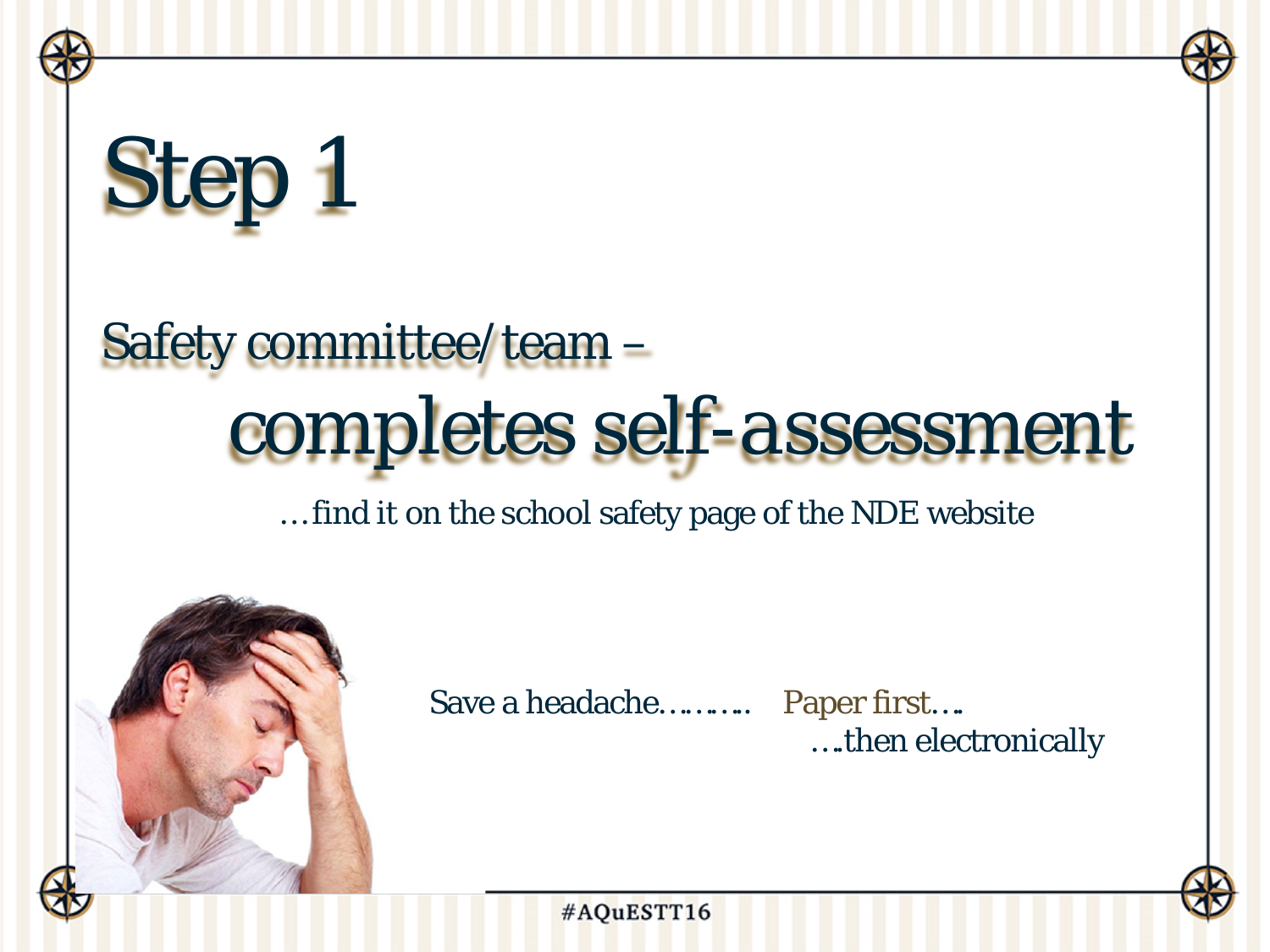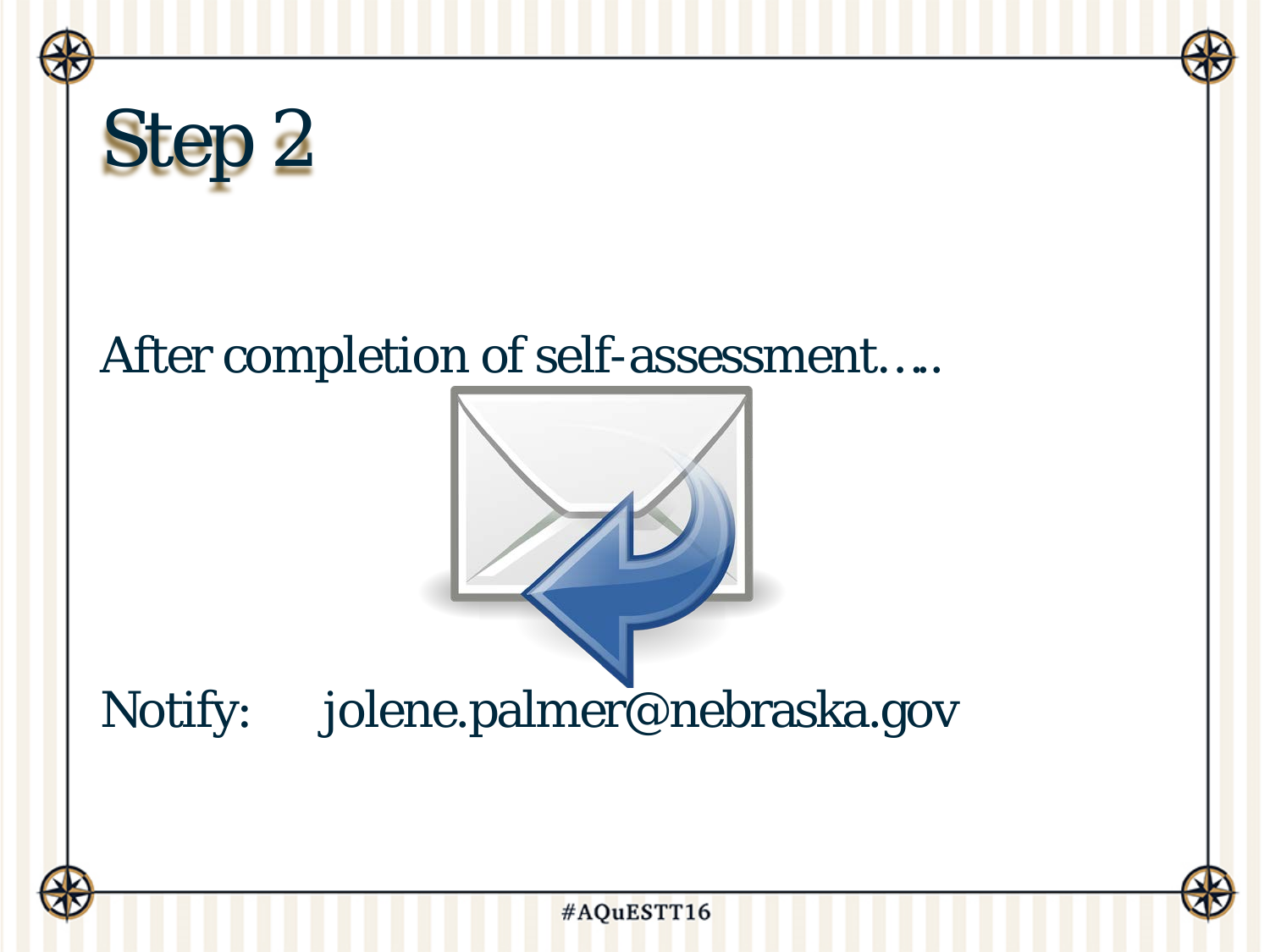

School sends all-hazards plan to NDE Security Assessor -- at least 2 weeks prior to site visit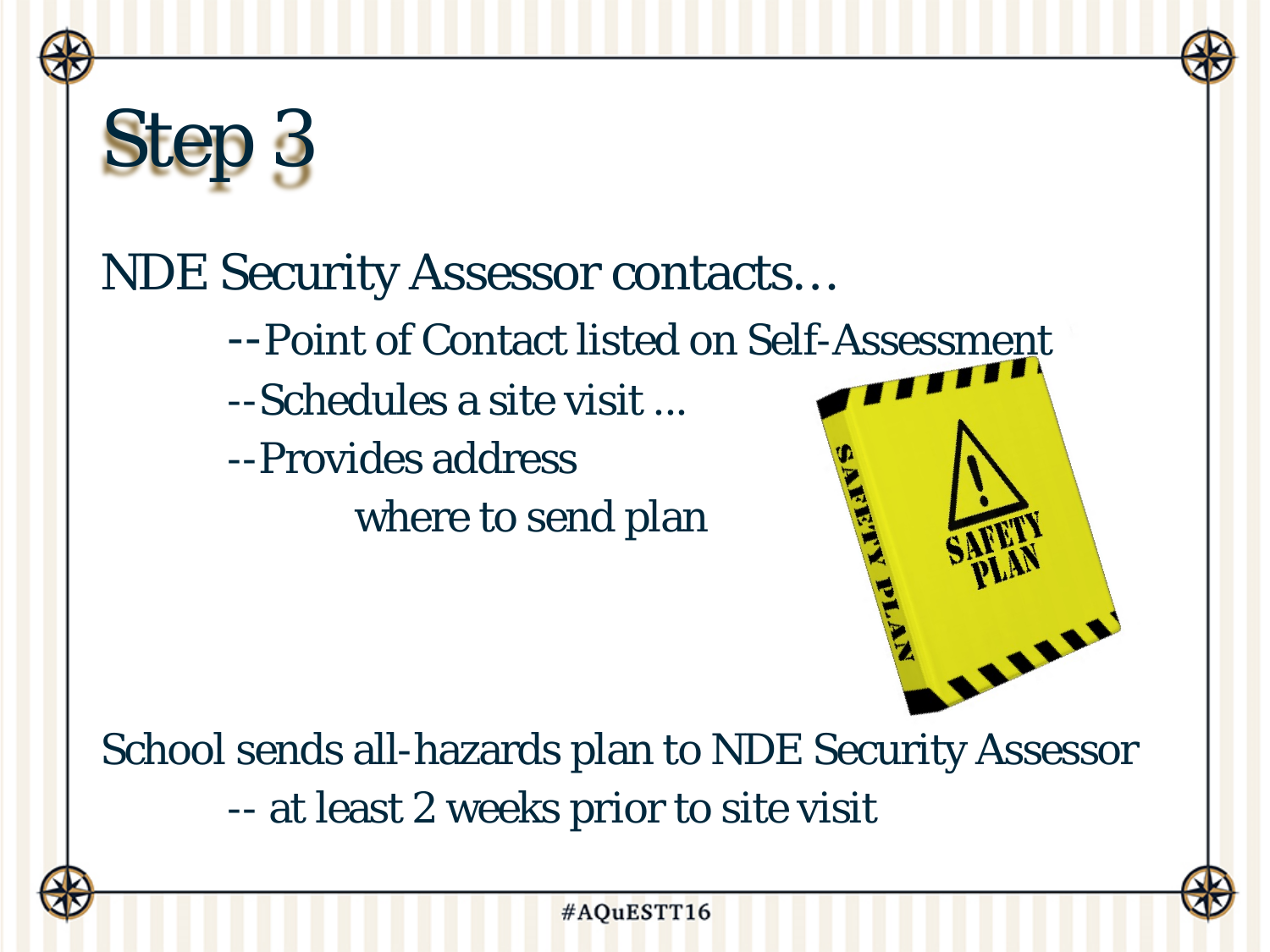### Step 4 . . . . School Visit

- 8:00 Observation
- 8:15 Meet with safety team
- 9:45 Meet with maintenance staff
- 10:00 Meet with SRO (if applicable)
- 10:15 Talk with secretary (ies) in front office
- 10:45 Meet with Superintendent and/or Principal
- 11:30 Walk around school/random visits with staff and students
- 2:45 Exit Report with Superintendent and/or Principal and safety committee/team (if available).
- 3:00 Visit concludes

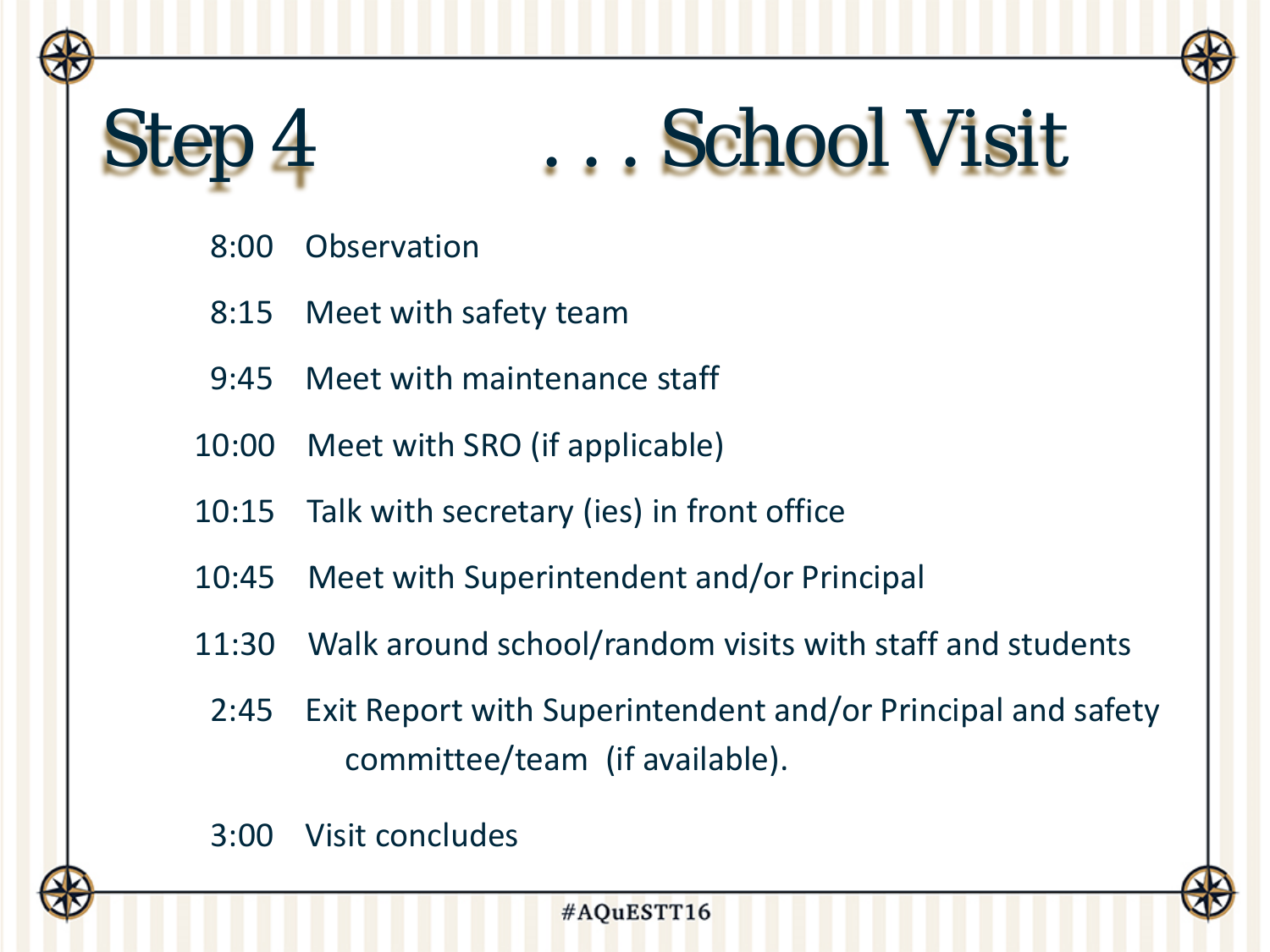### Safety & Security Process

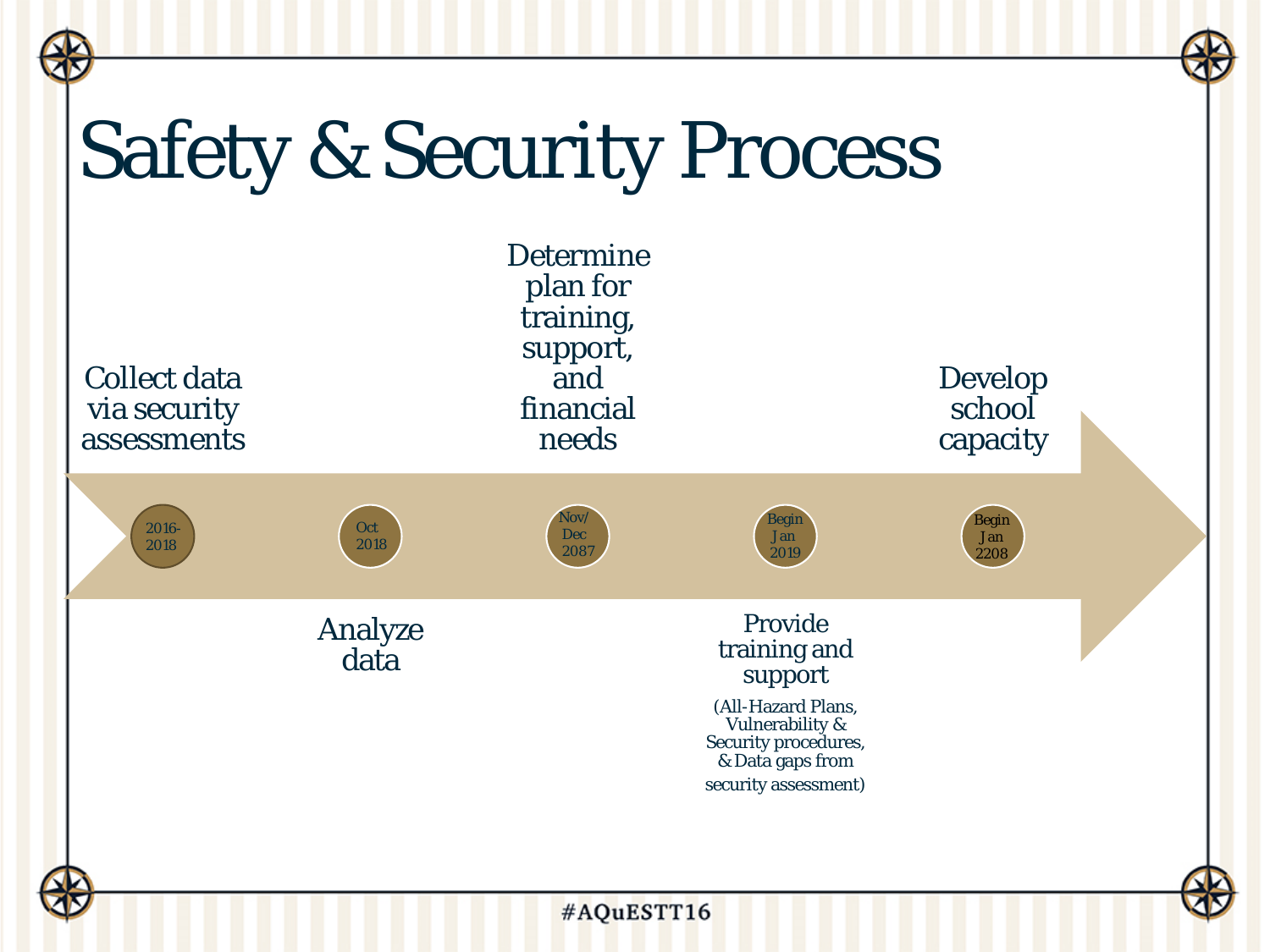# **Statewide Standard Response Protocol Common language Common protocol Common signage All locations**

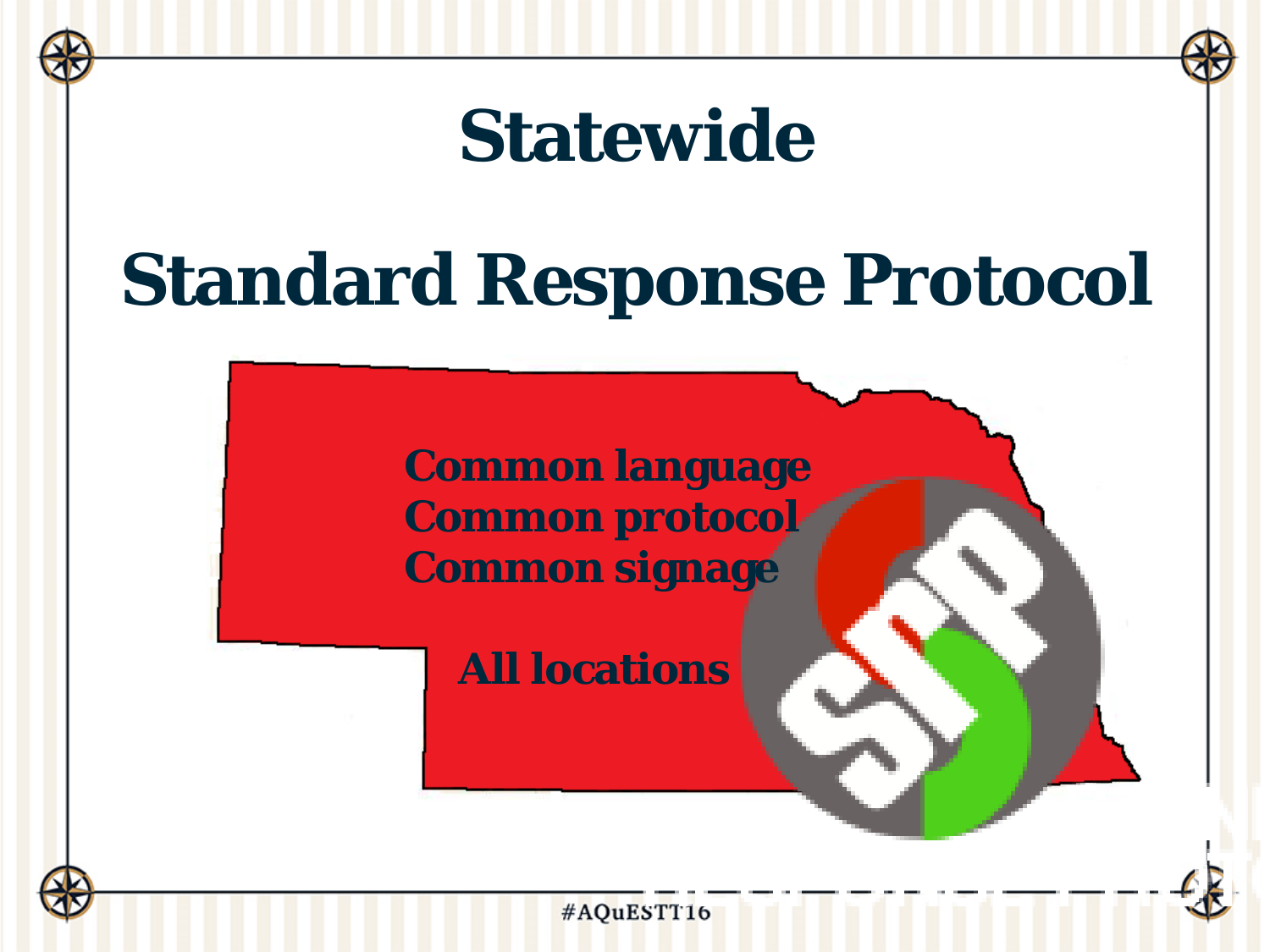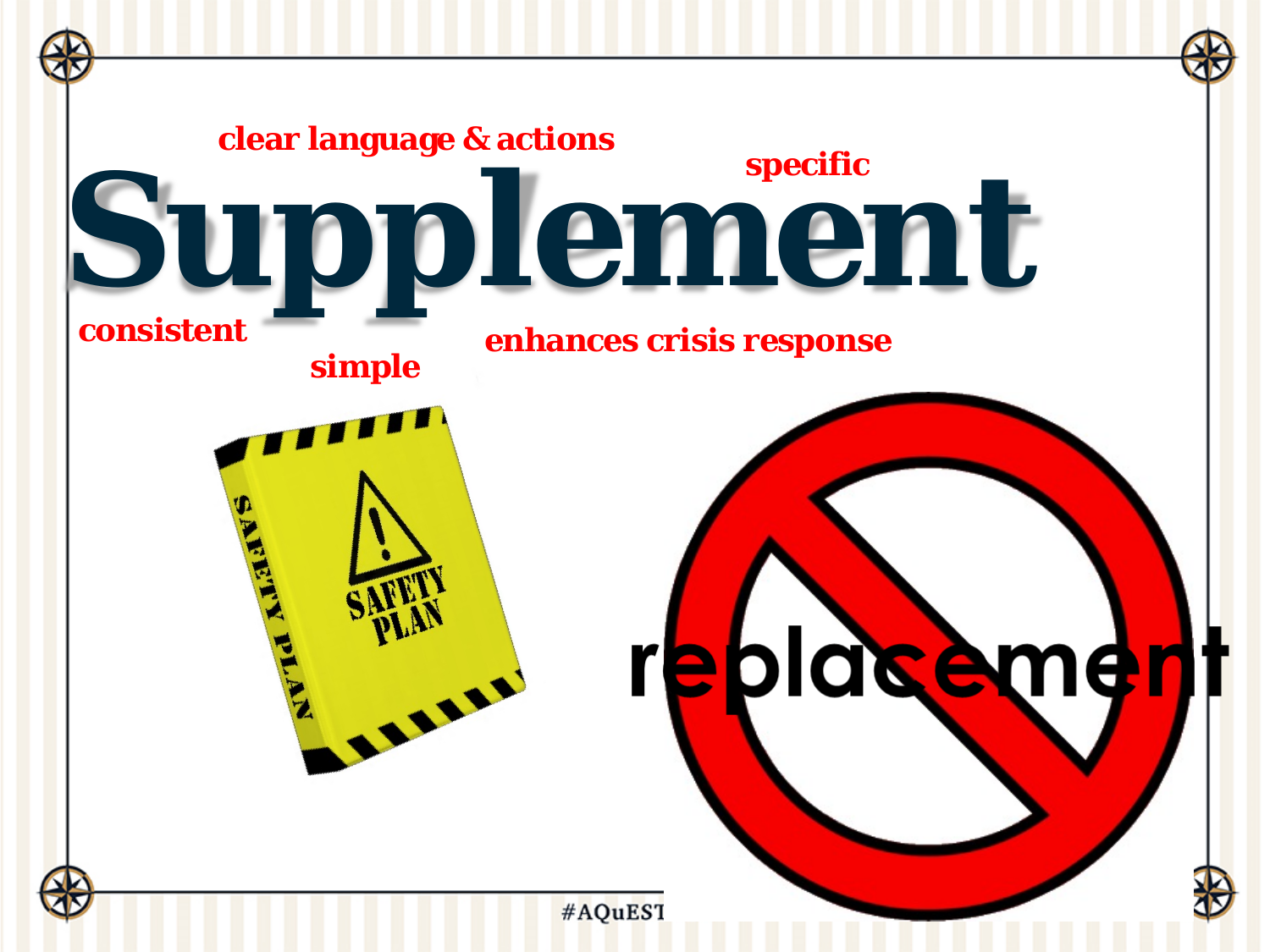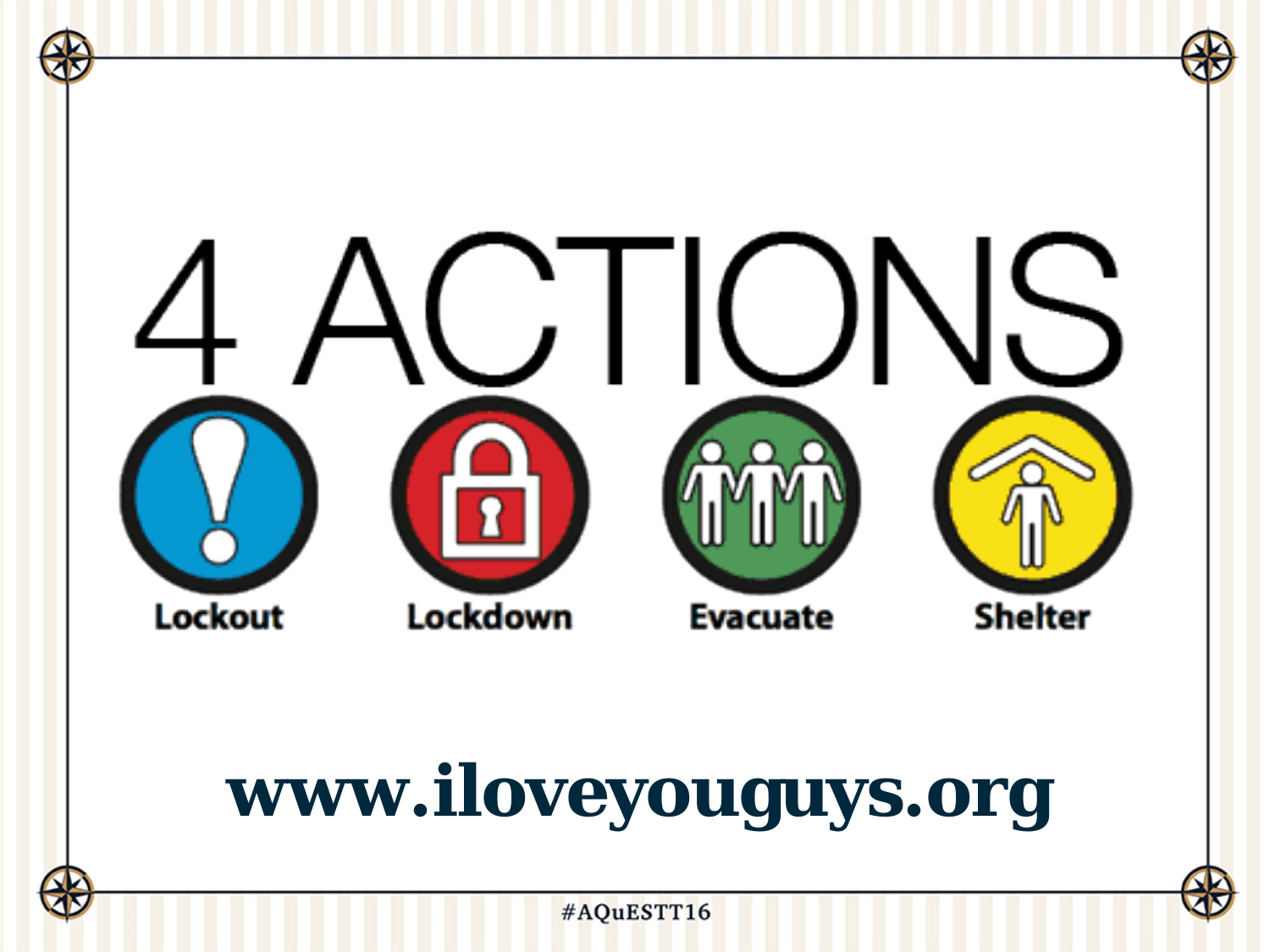### SRP Training (scheduled to date ...)

• ESU #3  $Oct. 12 & Mar. 7$ 

 $\bullet$  ESU #10 Feb. 7

• ESU #11 Aug. 31



#AQuESTT16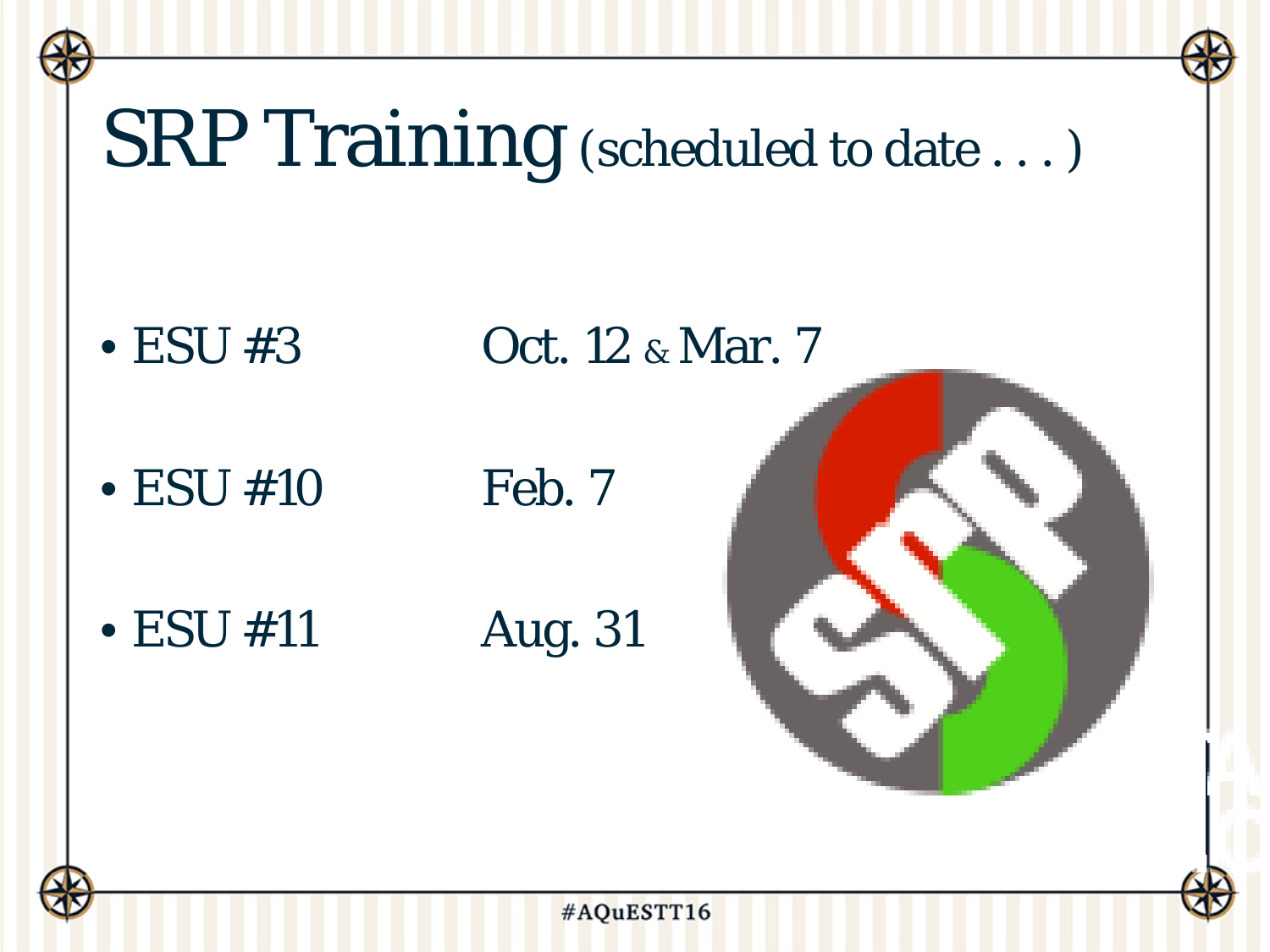### Who attends SRP Training?

- Principal
- School Safety Committee/Team
- Police Representative
- Fire & Rescue Representative

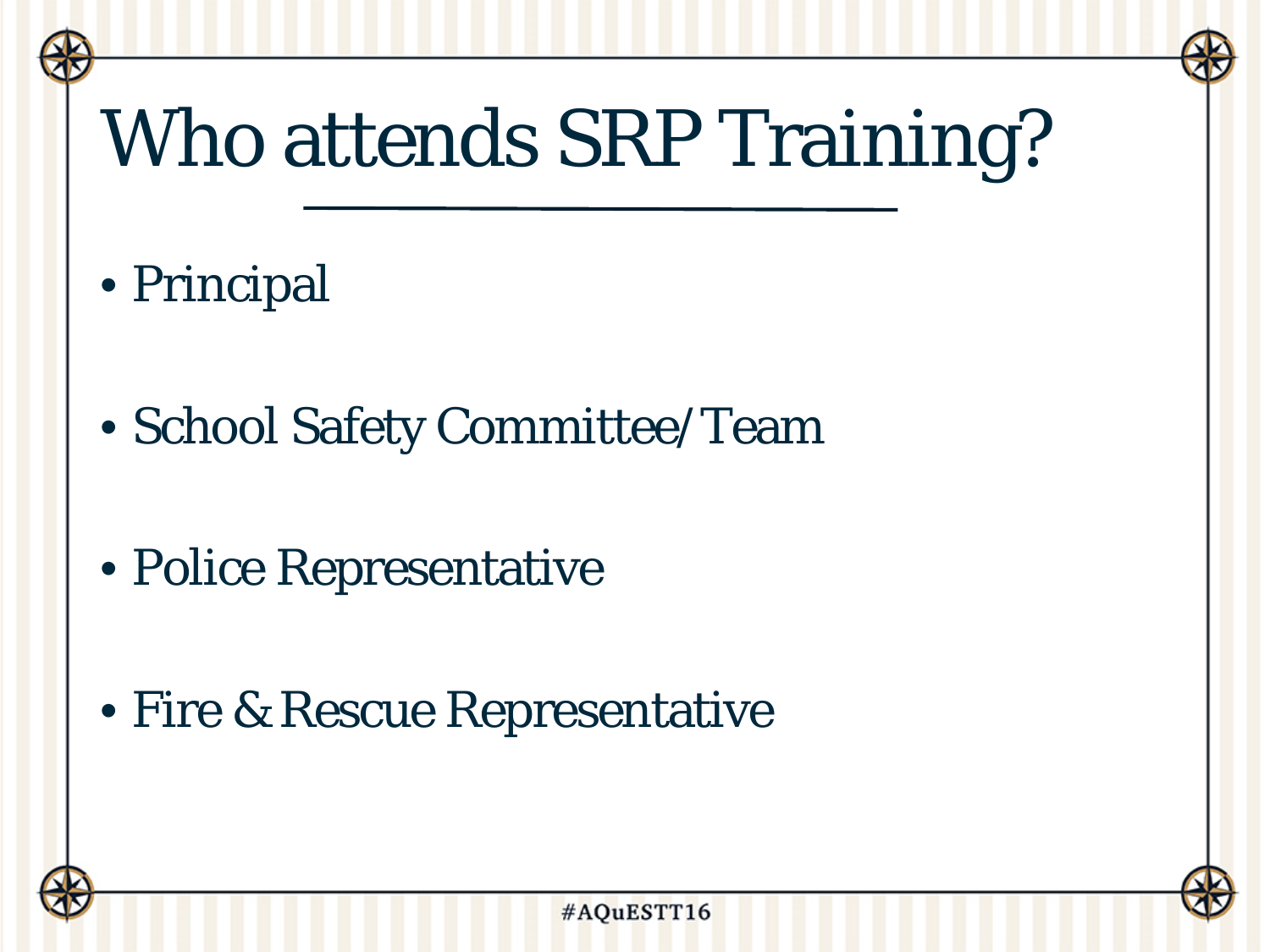### Positive Partnerships, Relationships & Student Success

The State Board believes that student engagement through positive partnerships and relationships is fundamental to successful schools and districts. The State Board seeks to support schools and districts to implement best practices in student, family and community engagement to enhance educational experiences and opportunities.

### *Areas of Focus*

- Individualized or Personalized Learning Plans
- Attendance and Participation
- Family Engagement
- Community and support services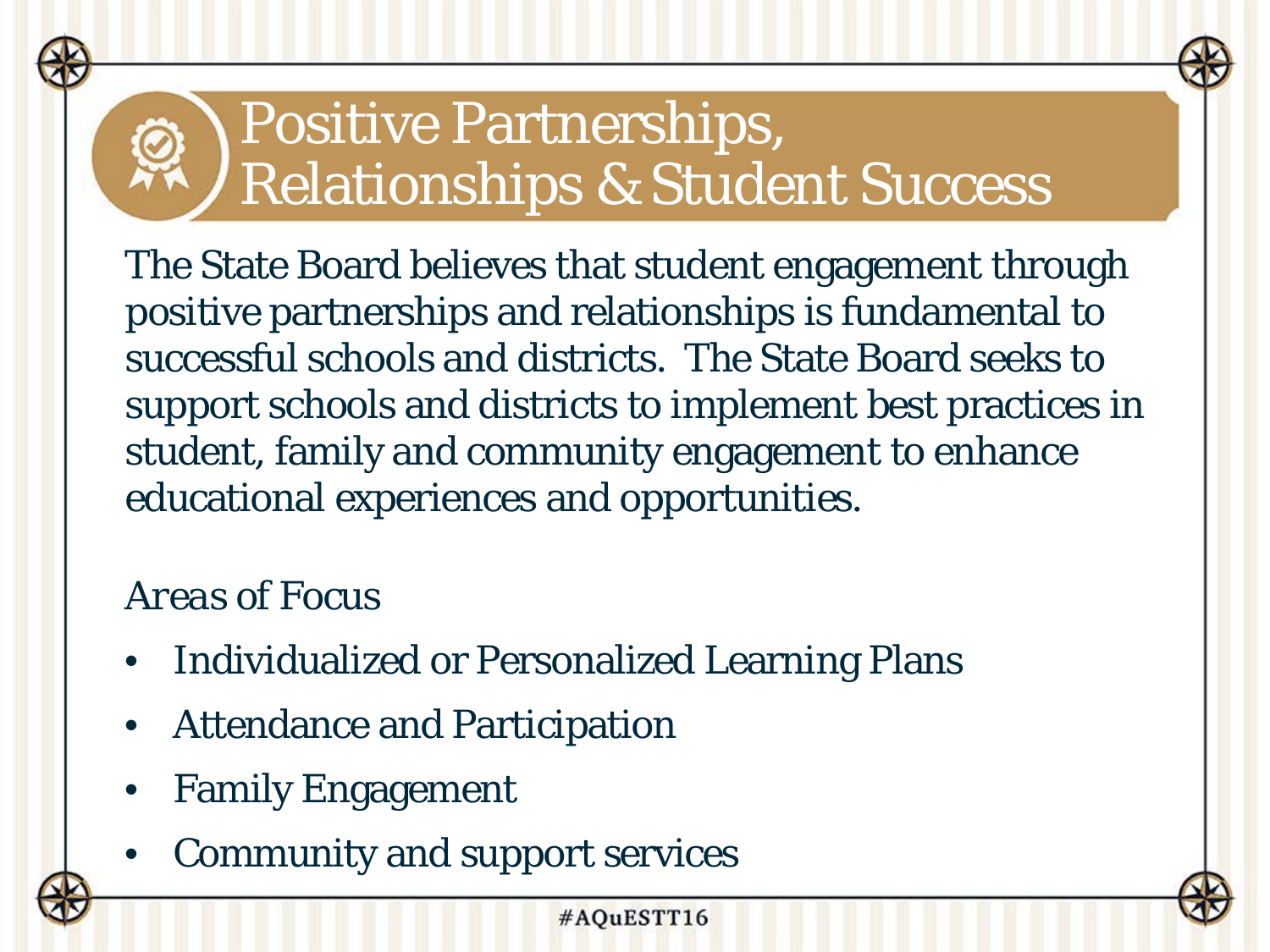### Best strategies for School Safety

- Strong relationships with students
- Positive school culture
- Solid threat assessment process

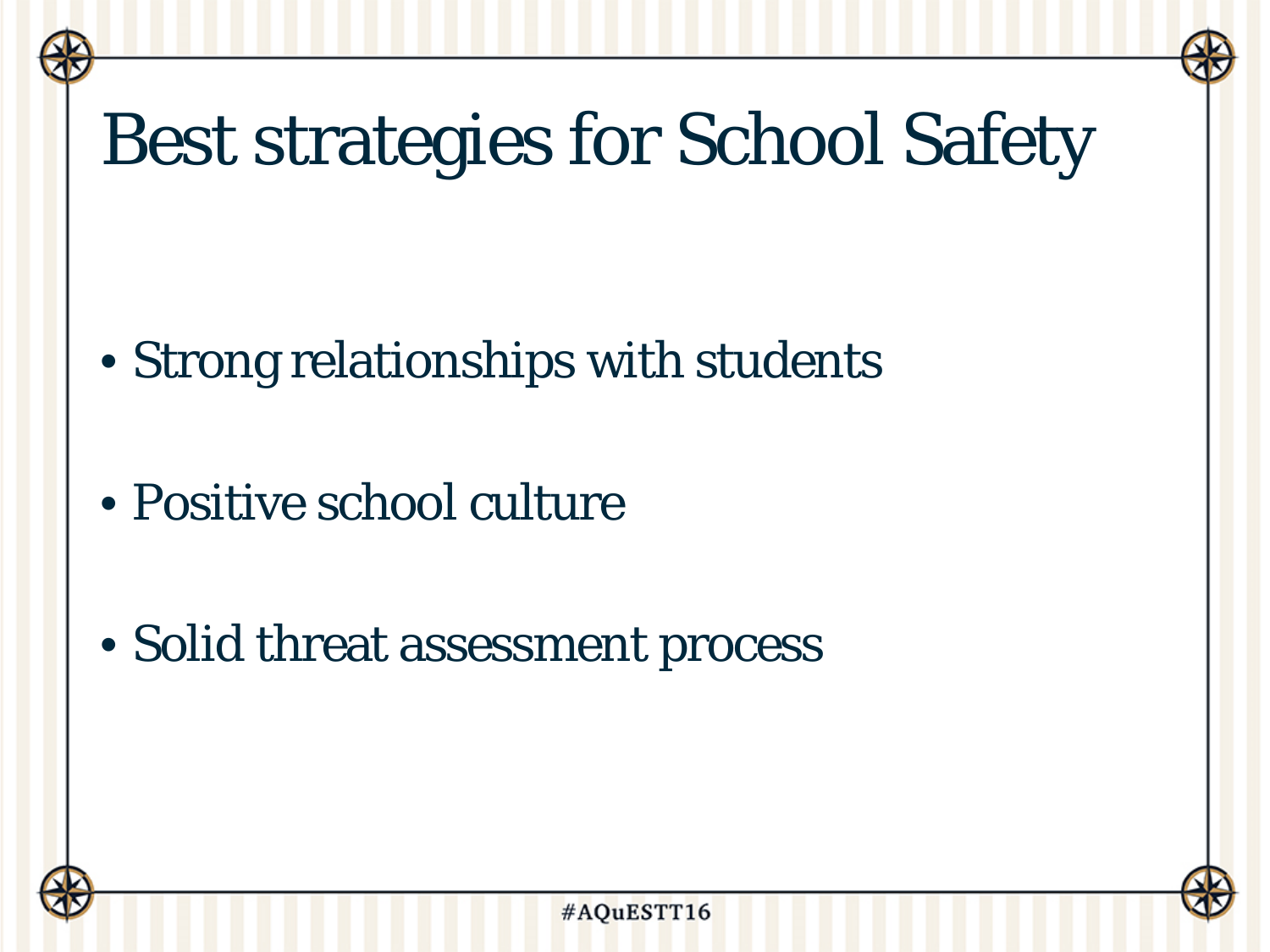## Why relationships?

**≻85%** of all shooters in middle & high schools ….**were students** (FBI, 2015)

*Two* things we know…..

*1.* They were **disconnected** from schools. *2.* They **always told** someone.

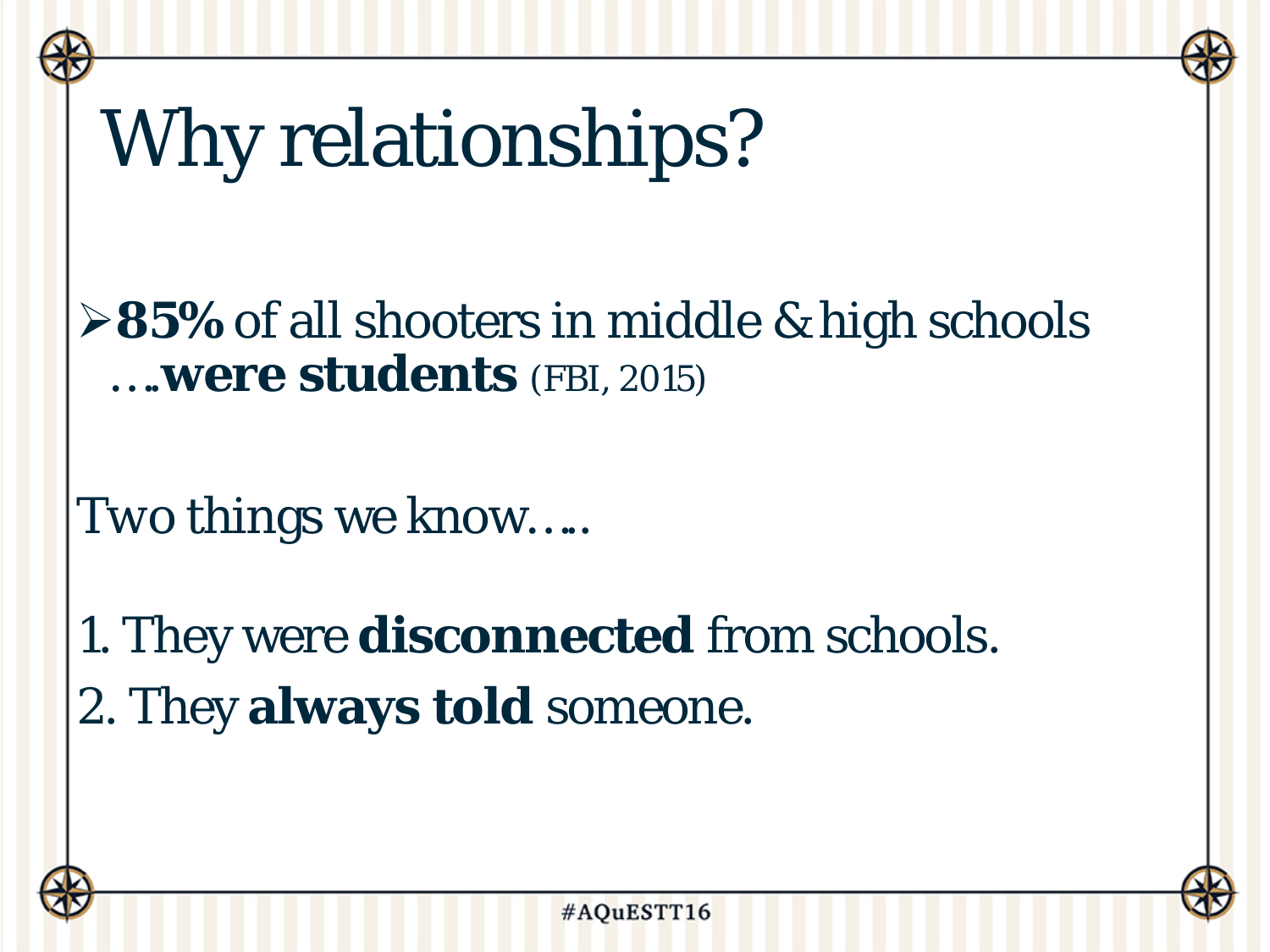### Relationships….

- Promote *emotional connections*
- Sustain over *time*
- Have *meaning*
- Create *memories & expectations*

*… are different from interactions.*

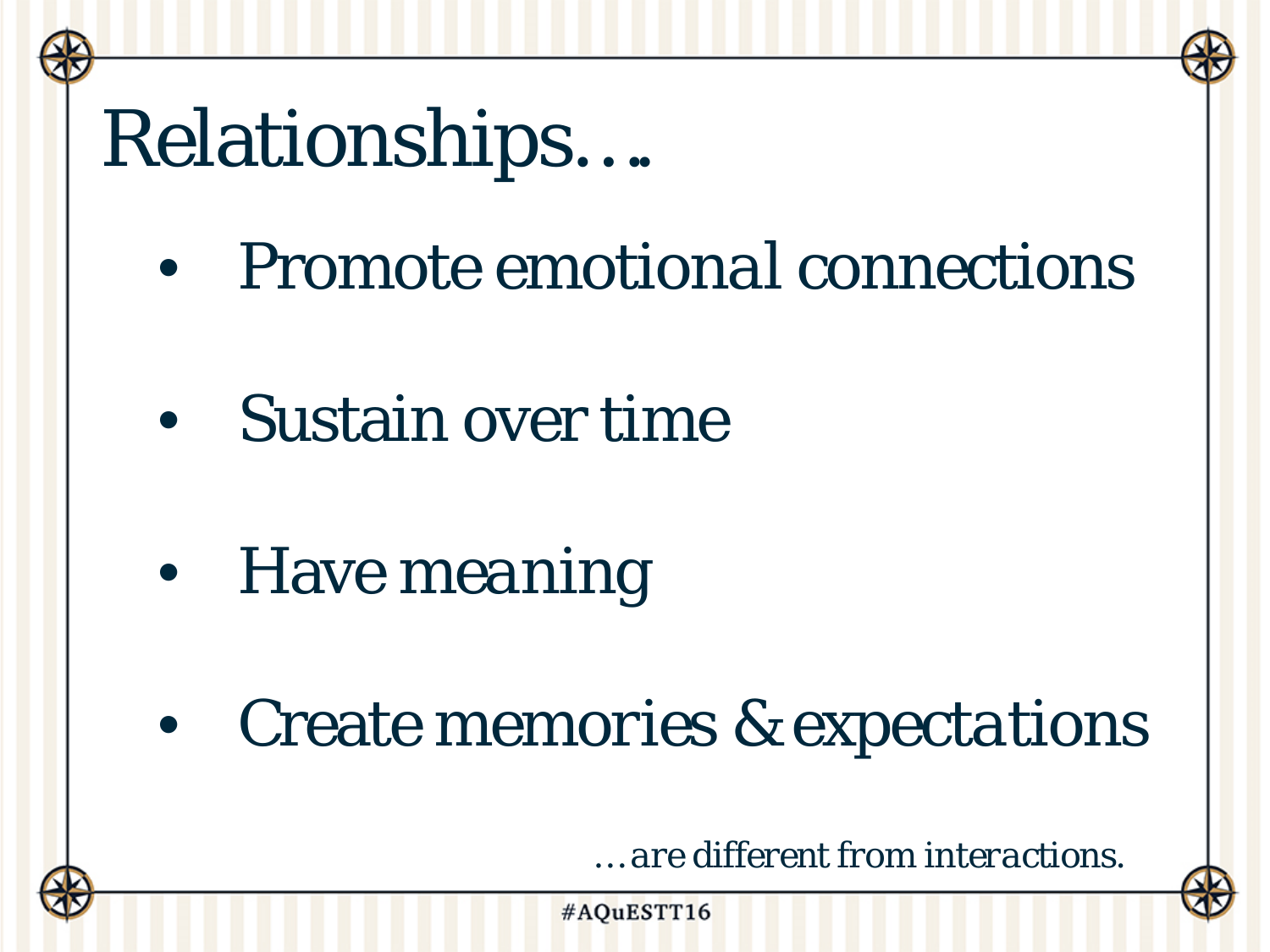## What does your school do to *assess relationships*  between staff and students?

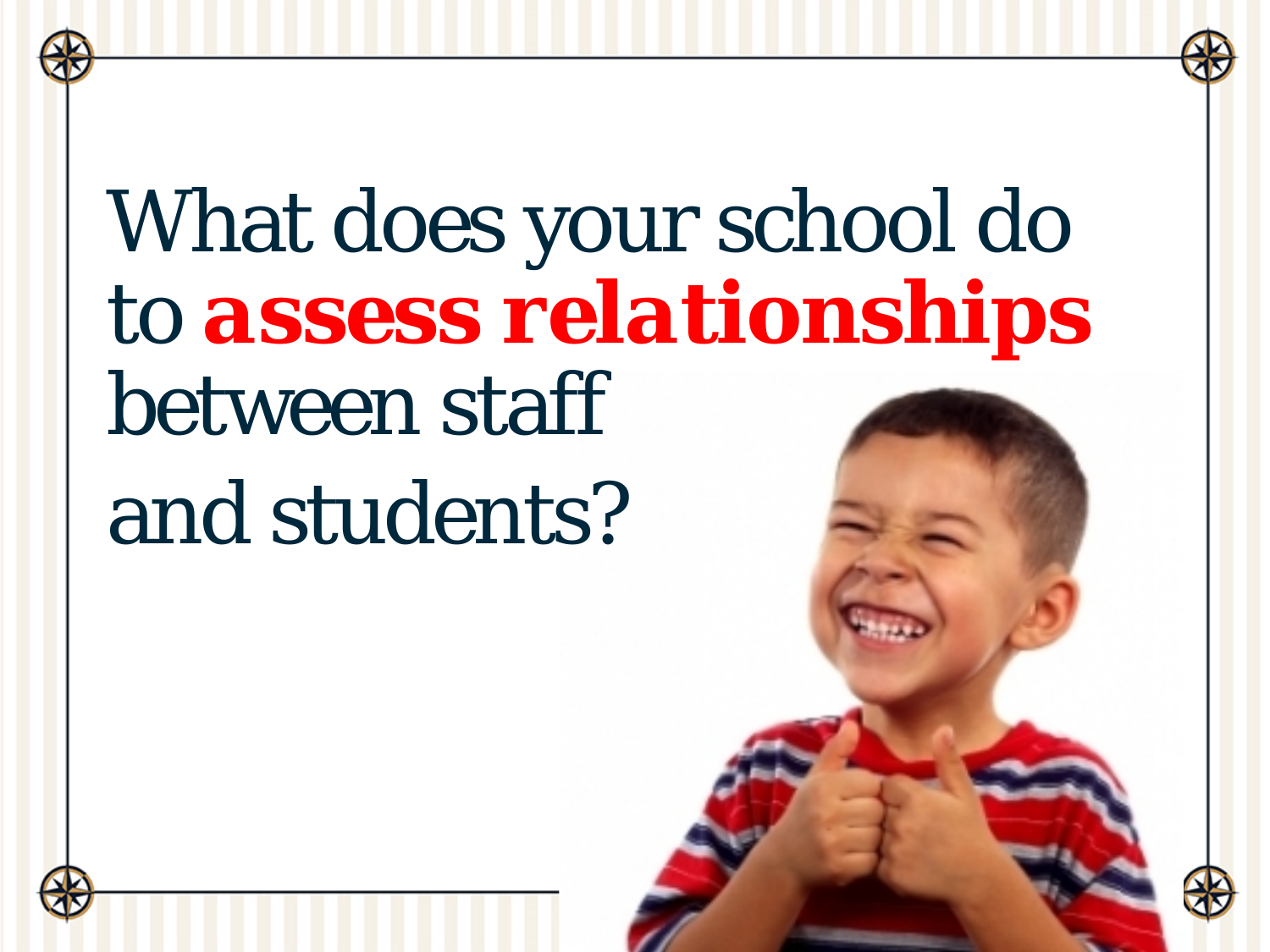### Follow us on ….



### @NDESchoolSafety



### NDE School Safety



#AQuESTT16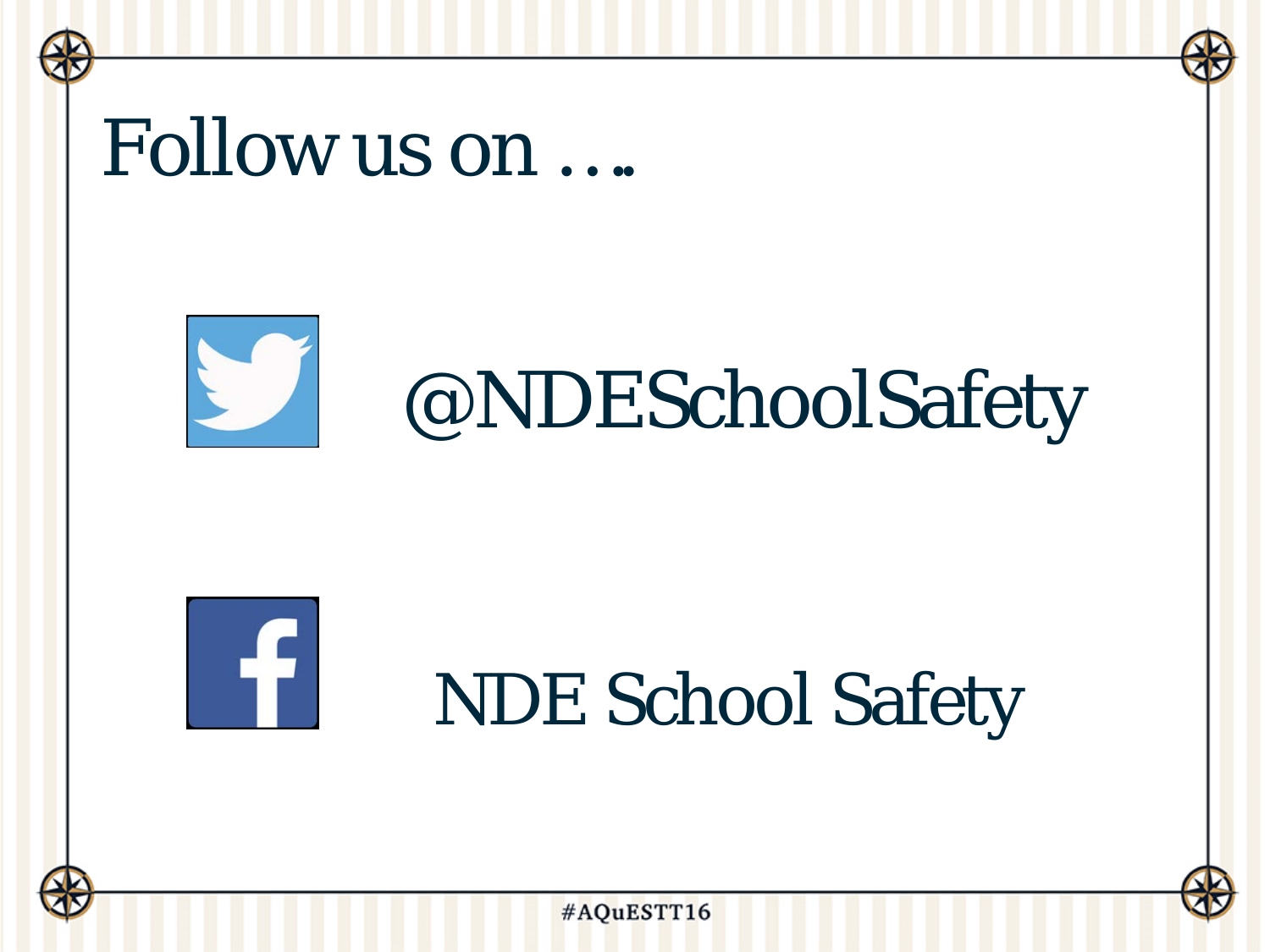#AQuESTT16



## Jolene Palmer

402-471-2944 jolene.palmer@nebraska.gov